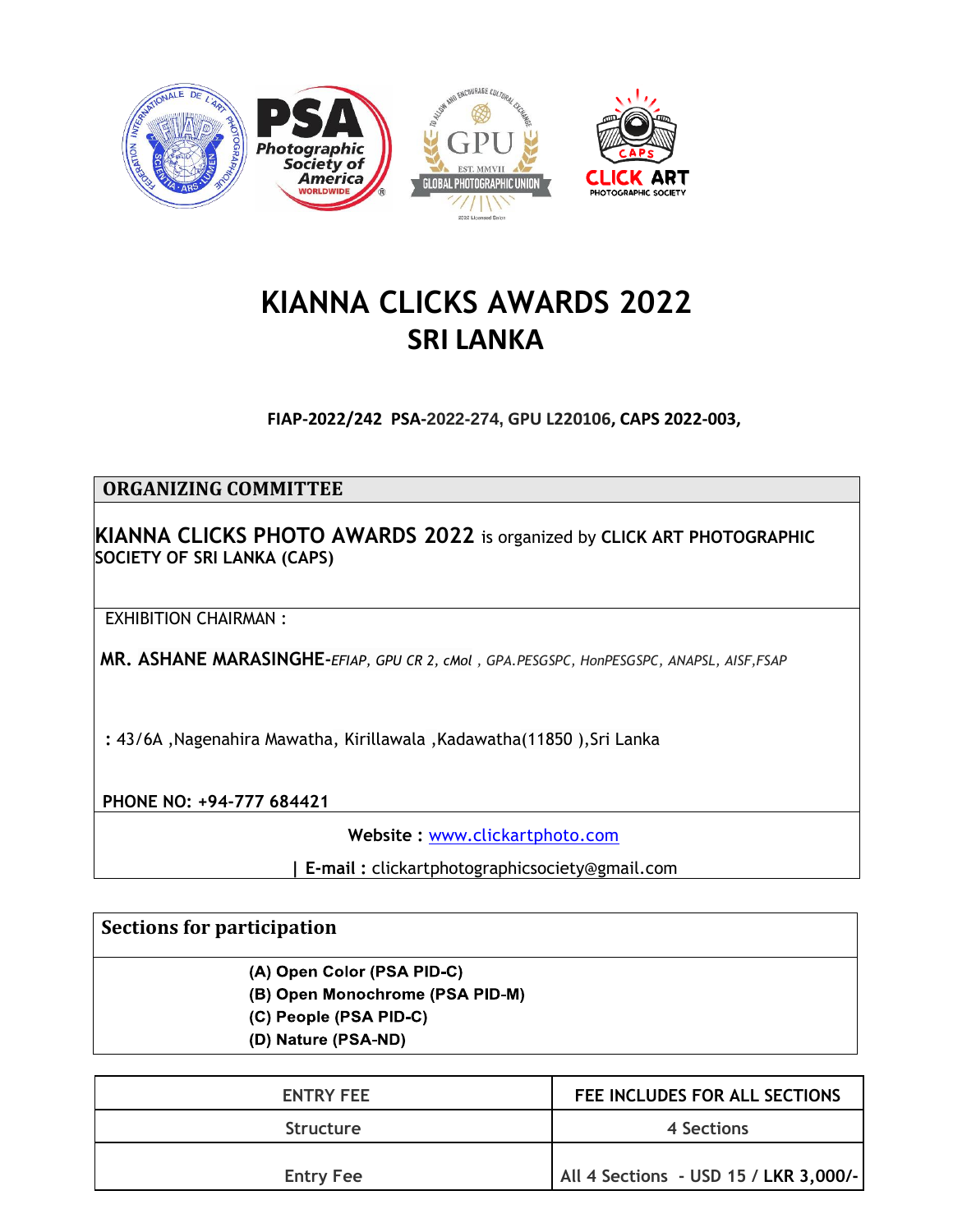| Group Discount (Min. 10 Entrants)                                               | ALL 4 Sections USD 12 / LKR 2,400/-  |  |
|---------------------------------------------------------------------------------|--------------------------------------|--|
| Early Bird Discount for entries paid on or before<br>9 <sup>th</sup> APRIL 2022 | ALL 4 Sections - USD 12 / LKR2,400/- |  |

**We accept payment in any currency, though during payment, PayPal would convert your currency to the above stated USD fees at its daily exchange rate.**

**Fees are similar for Foreign and Local (Sri Lankan) entrants. Possible ways of payment:**

**· PayPal transfer to clickartphotographicsociety@gmail.com (Preferred method)**

**Ashane Marasinghe,** 

**Sampath Bank, A/C 1012 5213 3046 (Only Sri Lankan Residents)**

**NON PAYMENT OF FEES**

**Entries for which no fee or part payments are received will not be judged.**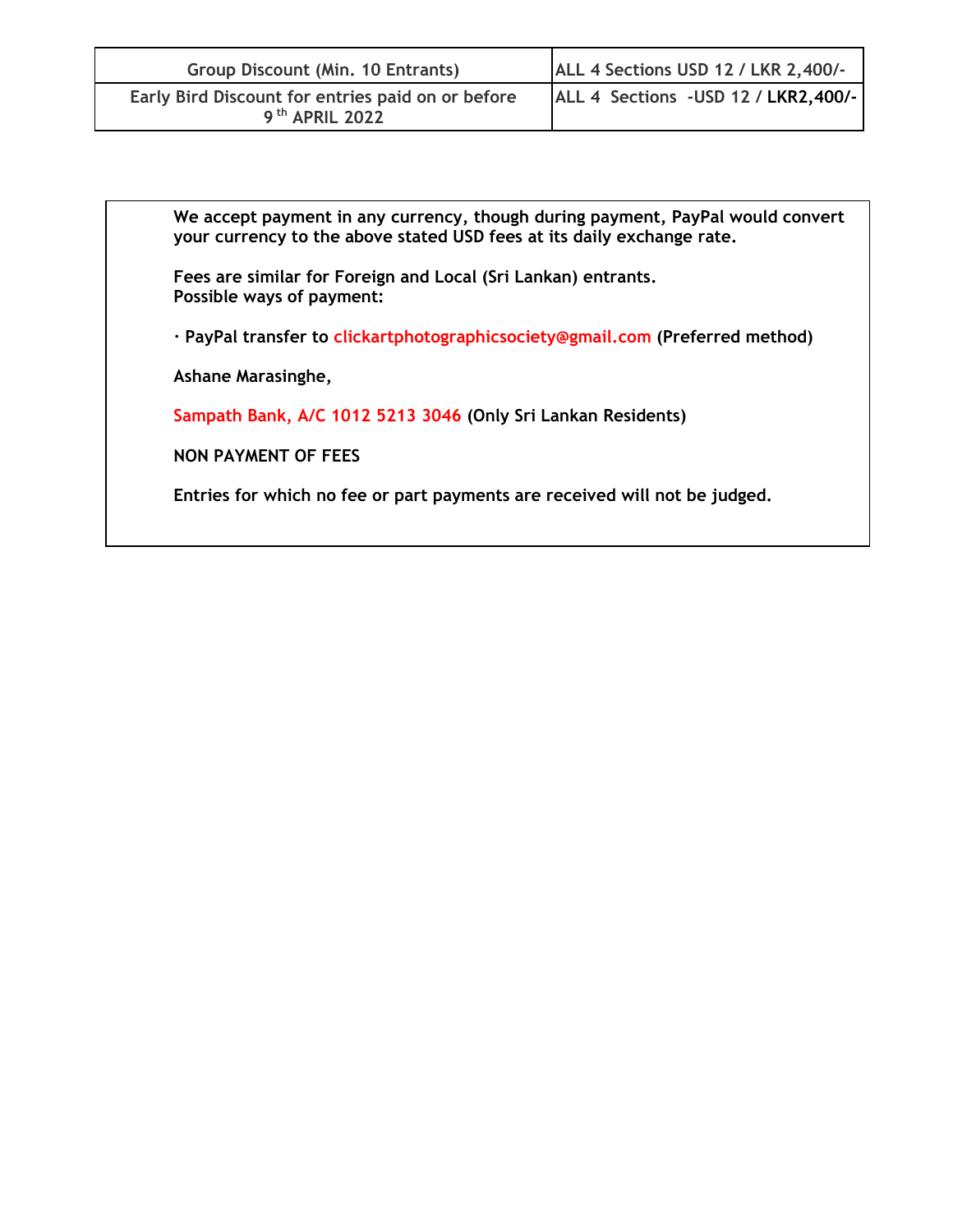| <b>Exhibition Calendar</b>   |                            |                                  |                            |  |
|------------------------------|----------------------------|----------------------------------|----------------------------|--|
| <b>Closing Date</b>          | 9 <sup>th</sup> MAY 2022   | <b>Notification Date</b>         | 9 <sup>th</sup> June 2022  |  |
| <b>Judging Date (Start)</b>  | $15th$ MAY 2022            | <b>EDAS Submission Date</b>      | 25 <sup>th</sup> June 2022 |  |
| Judging Date (End)           | 29th MAY 2022              | <b>Catalog &amp; Awards Date</b> | 25 th July 2022            |  |
| <b>Online Gallery Posted</b> | 25 <sup>th</sup> July 2022 |                                  |                            |  |
| Date                         |                            |                                  |                            |  |

| <b>Judges Information</b> |                                             |             |                     |
|---------------------------|---------------------------------------------|-------------|---------------------|
| <b>Name</b>               | <b>Distinction</b>                          | Cou<br>ntry | Section to be Judge |
|                           | Judging                                     |             |                     |
| Ms. Buket Ozatay          | EFIAP/d1, EPSA, RISF5,<br>AISF, MICS, MUSPA | Cyprus      | PIDC/PIDM/ND/PEOPLE |
| Ms. Eleftheria Konsolaki  | GPU CR-2, GPU Aphrodite                     | Greece      | PIDC/PIDM/ND/PEOPLE |
| Mr. Amitabha Sil          | EFIAP, EPSA                                 | India       | PIDC/PIDM/ND/PEOPLE |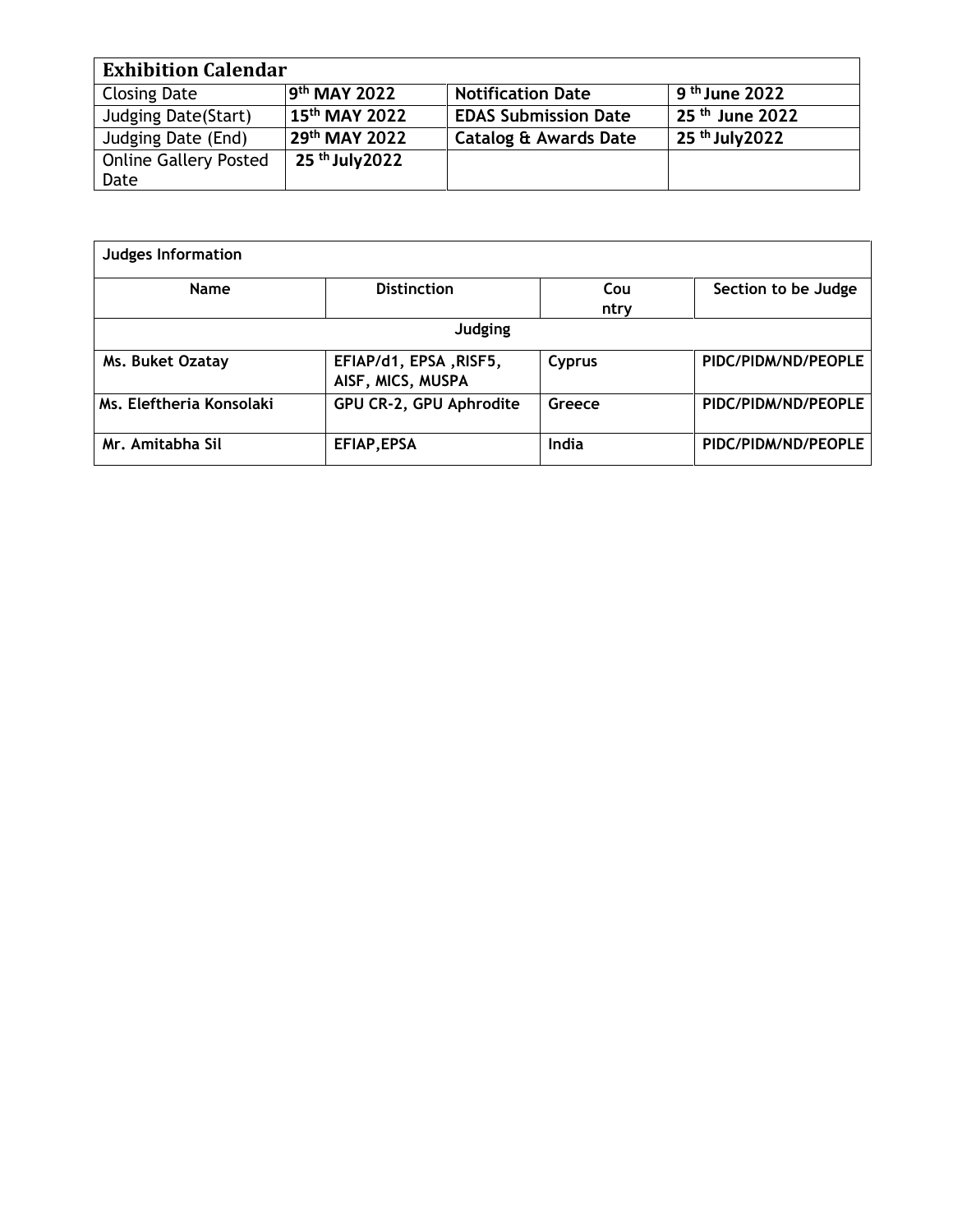| <b>Award List</b>                    |                                      |                                      |                                      |  |  |
|--------------------------------------|--------------------------------------|--------------------------------------|--------------------------------------|--|--|
| <b>COLOR</b>                         | <b>MONO</b>                          | <b>PEOPLE</b>                        | <b>NATURE</b>                        |  |  |
| <b>FIAP GOLD</b>                     | <b>FIAP GOLD</b>                     | <b>FIAP GOLD</b>                     | <b>FIAP GOLD</b>                     |  |  |
| <b>PSA GOLD</b>                      | PSA GOLD                             | PSA GOLD                             | <b>PSA GOLD</b>                      |  |  |
| <b>GPU GOLD</b>                      | <b>GPU GOLD</b>                      | <b>CAPS GOLD</b>                     | <b>CAPS GOLD</b>                     |  |  |
| <b>CAPS GOLD</b>                     | <b>CAPS GOLD</b>                     | <b>CAPS GOLD</b>                     | <b>CAPS GOLD</b>                     |  |  |
| 2X FIAP RIBBON                       | 2X FIAP RIBBON                       | 2X FIAP RIBBON                       | <b>2X FIAP RIBBON</b>                |  |  |
| <b>1X PSA RIBBON</b>                 | <b>1X PSA RIBBON</b>                 | <b>1X PSA RIBBON</b>                 | <b>1X PSA RIBBON</b>                 |  |  |
| <b>1X GPU RIBBON</b>                 | <b>1X GPU RIBBON</b>                 | <b>1X GPU RIBBON</b>                 | <b>1X GPU RIBBON</b>                 |  |  |
| <b>5X CHAIRMEN CHOICE'S</b><br>(PDF) | <b>5X CHAIRMEN CHOICE'S</b><br>(PDF) | <b>5X CHAIRMEN CHOICE'S</b><br>(PDF) | <b>5X CHAIRMEN CHOICE'S</b><br>(PDF) |  |  |
| 5X JUDGES<br>CHOICE'S (PDF)          | <b>5X JUDGES</b><br>CHOICE'S (PDF)   | <b>5X JUDGES</b><br>CHOICE'S (PDF)   | 5X JUDGES<br>CHOICE'S (PDF)          |  |  |
| 30 X CAPS<br><b>E-CERTIFICATES</b>   | 30 X CAPS<br>E-CERTIFICATES          | 30 X CAPS<br><b>E-CERTIFICATES</b>   | 30 X CAPS<br><b>E-CERTIFICATES</b>   |  |  |

#### **FIAP BLUE PIN –**

For the Best Author of the salon

#### **Best Club Awards**

- BEST CLUB Award for the 1st Place
- BEST CLUB for the 2nd Place

## **Minimum 8 participants from a club is required to be eligible for the club awards**

#### **CATALOG**

PDF catalog downloadable from our web site [www.clickartphoto.com](http://www.clickartphoto.com/)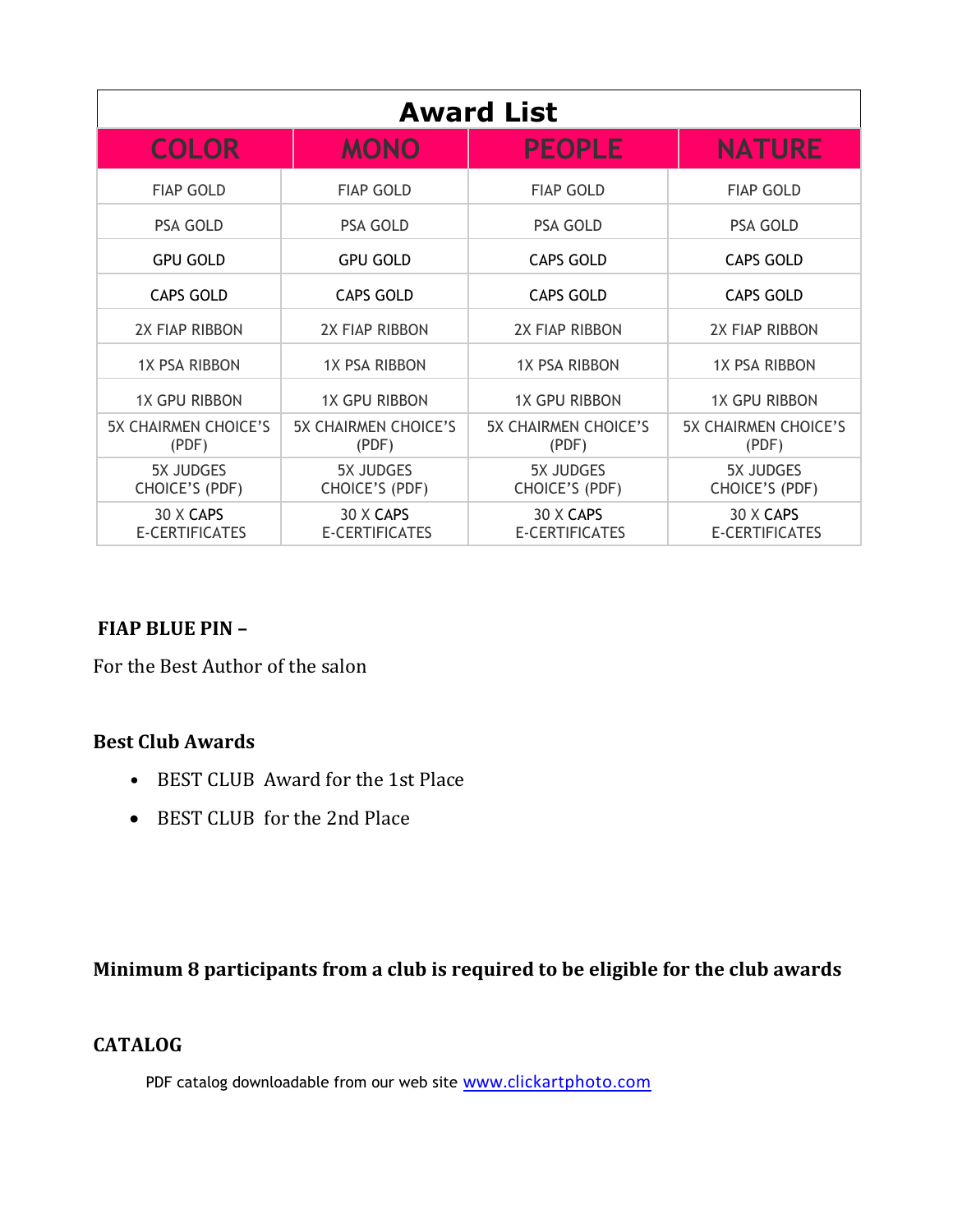#### **GENERAL CONDITIONS**

**IMAGE AND ENTRY REQUIREMENTS** This exhibition is open to anyone; however, an entry may be rejected when the Sponsor or the Exhibition Organizers, in their reasonable discretion, believes the entry does not conform to exhibition rules and these Conditions of Entry. Membership in any photographic organization is not required.

**Sanctions**: Entries will not be accepted from any entrant who is currently sanctioned by PSA.

#### **PSA Star Ratings**

To receive proper Star ratings credit from PSA, entrants must provide their names and country exactly the same in each exhibition. Aliases are not permitted. Please contact PSA in the event of name changes or relocating to another country. Using one's name differently in different exhibition exposes the entrant to the risk that many of their acceptances may not be recognized by PSA Star Ratings

#### **Image Creation**

Entries must originate as photographs (image-captures of objects via light sensitivity) made by the entrant on photographic emulsion or acquired digitally. .

#### **Certification**:

By virtue of submitting an image, the entrant certifies the work as his or her own (.Images may not incorporate elements produced by anyone else (for example: clip art, images or art by others downloaded from the Internet). Aliases are not allowed. The entrant permits the sponsors to reproduce all or part of the entered material free of charge for publication and/or display in media related to the exhibition. This may include low resolution posting on a website. Note: Entrants who indicate that their images may not be reproduced or used "will not be eligible for awards" or inclusion in audio-visuals of the exhibition "and could be subject to disqualification" by the exhibition sponsors. The exhibition assumes no liability of any misuse of copyright

**Alteration and Computer Generation** Subject to Divisional restrictions (particularly Nature, Photo Travel, and Photojournalism) images may be altered, either electronically or otherwise, by the maker. Adjustments to enhance images or creatively modify images are allowed providing the underlying photograph is retained in a way that is obvious to the viewer. Images may not be constructed entirely with a computer, and must be the sole work of the author

**Re-use of accepted images**: Once an image has been accepted in this exhibition it may not be entered again in any future instances of this exhibition. It may, of course, be entered in any other PSA/FIAP recognised exhibitions but **must always have the same title**.

**Entry**: An Entry consists of, up to and including, four (4) images entered by a single entrant into the same Section. An entrant may only enter a specific Section once.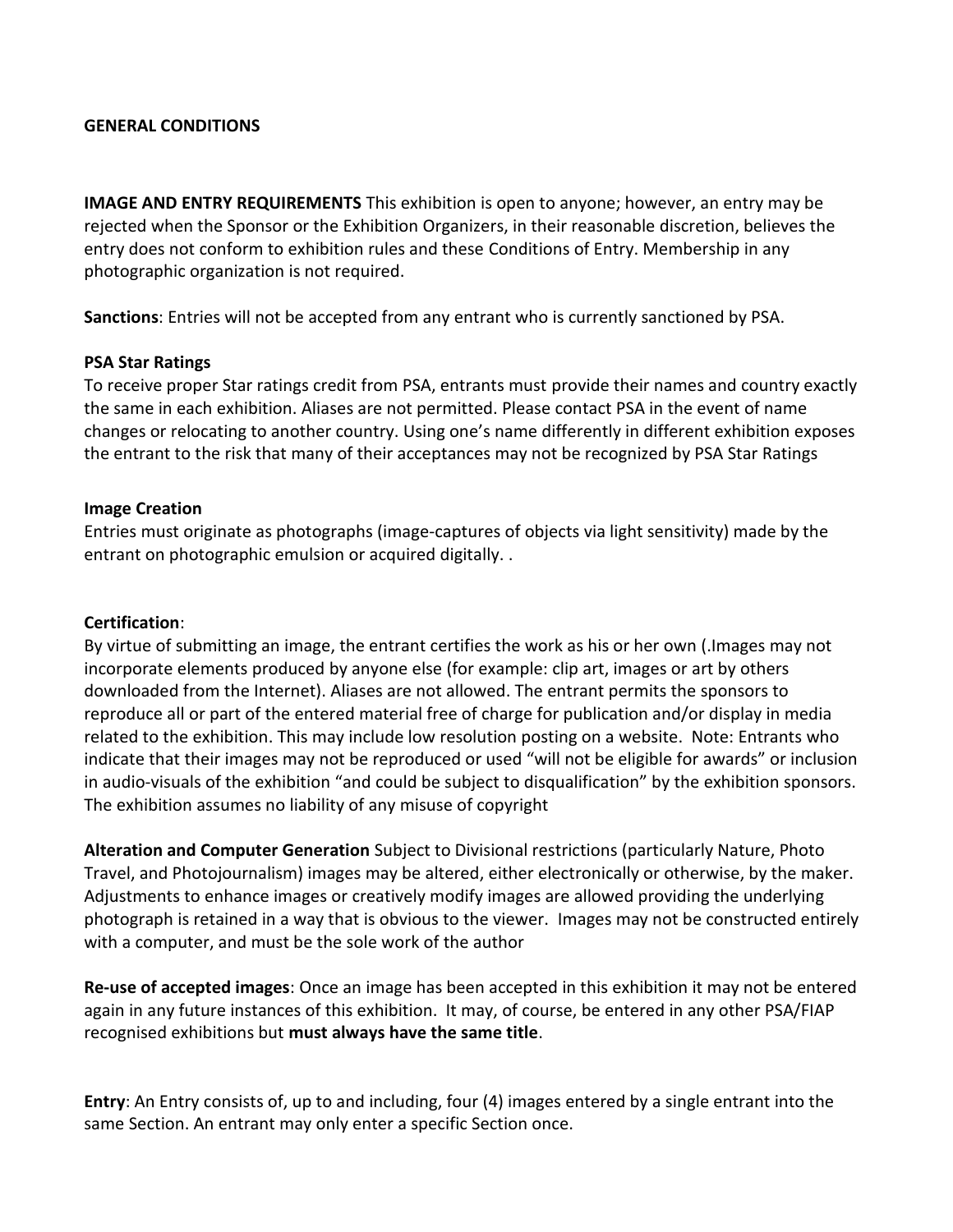#### **Titles**:

Each image must have a unique title **that is a description of the image**. That unique title must be used for entry of that image or of an identical Image into any and all PSA-Recognized exhibitions. Titles must be 35 characters or fewer. No titles may be visible to the judges, and nothing in the image may identify the maker. Titles may not include file extensions such as .jpg or .jpeg (or any other camera capture filenames such as IMG 471). Titles may not consist of personal identifiers possibly augmented by a number; or include words such as "untitled" or "no title". Titles may not consist solely of numbers unless those numbers are prominently contained within the image, such as a contestant number in a race.

The Exhibition will be conducted in accordance with the rules of the PSA and FIAP An entrant's images will not be presented to the judges consecutively. An entrant's four images will be distributed throughout four rounds of judging in that section. Distribution of images will be in the same round order as submitted by the entrant.

An image may be entered in only one section

#### **Color and Monochrome:**

Color and Monochrome images from the same capture that share substantial pictorial content in common will be considered the same image and must be given the same title. However, PSA members working on Galaxy and Diamond Star Ratings are allowed to continue using different titles of monochrome versions and color versions of the same capture that have already been accepted until the required number of acceptances for those titles has been completed.

#### **Theme People**

Only images with human elements are allowed in this category and only Colour(PIDC) images could be enter into the category.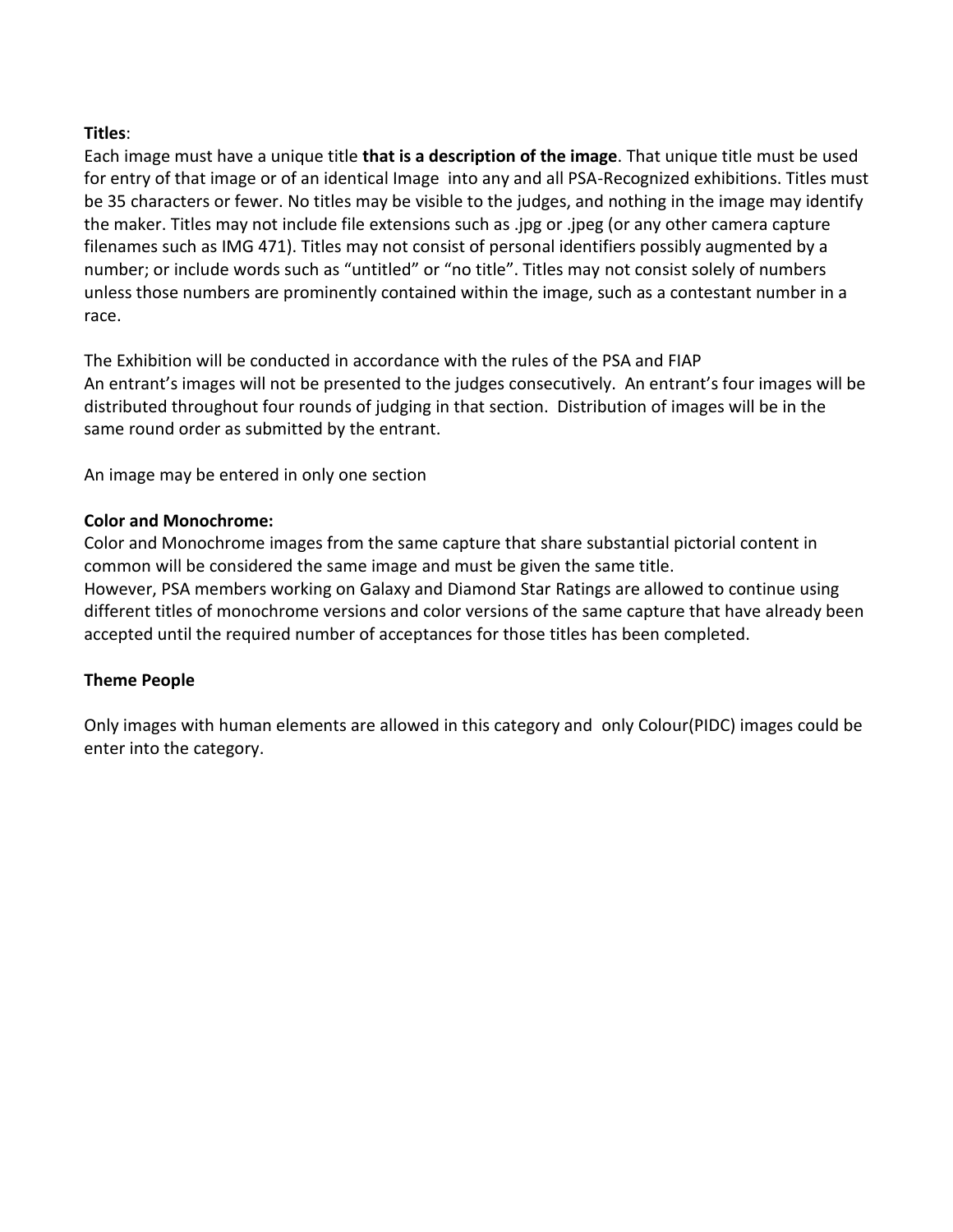#### **ACCEPTING DIGITAL ENTRIES**

All entries submitted through our website online registration process.

**Image Size**: No more than 1920 pixels horizontal by no more than 1080 pixels vertical side, DPI is 300 and Maximum 2MB, JPEG, RGB.

Please note that this print resolution setting has no effect on the quality of your projected image. Image titles must not exceed 35 characters.

We suggest you project and review your images at 100% magnification before submission. Your digital images are presented for assessment by our judges using a Colour calibrated digital display with a native resolution of 1920 x 1080 pixels.

The Exhibition will be conducted in accordance with the rules of the PSA and FIAP An entrant's images will not be presented to the judges consecutively. An entrant's four images will be distributed throughout four rounds of judging in that section. Distribution of images will be in the same round order as submitted by the entrant.

An image may be entered in only one section.

#### **JUDGING PROCEDURE**

The judging will be conducted by remote on-line. The native resolution of the display of the judges' equipment will be 1920X1080 pixels or more, which provides to view images in its native resolution 100%.

Displays of all judges computer monitors judges will be use Pre Color calibrated Monitor capable of displaying images at 100% of the image resolution and that images will be displayed at exactly 100% of their resolution (that is, that the images will not be enlarged beyond their native resolution)

There will be 3 judges in each section for total of 3 rounds of judging.

Each image is judged based on the score of the first and second round, each award is declared based on the decision of the jury.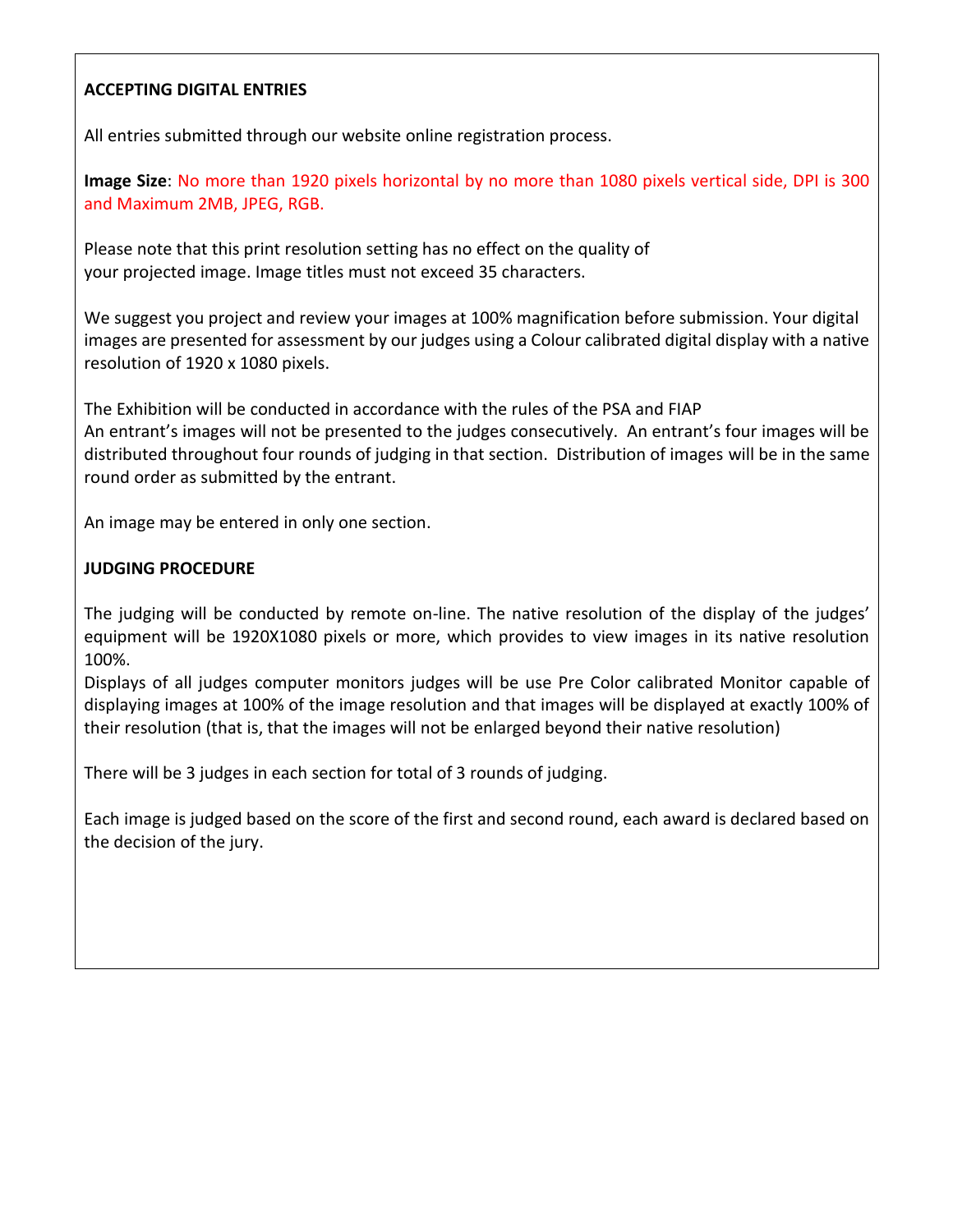#### **DATA PROTECTION**

By entering this exhibition, you are explicitly consenting to the personal details you have supplied, including email addresses, being held, processed and used by the exhibition organizers for purposes associated with this exhibition. You also explicitly consent to such information being sent to organizations that have accorded official recognition, patronage or accreditation to this exhibition. You acknowledge and accept that entering this exhibition means that the status and results of your entry may be made public

#### **SUBJECT MATTER AND SECTION DEFINITIONS**

Statement on Subject Matter applicable to all sections

The fundamental rule that must be observed at all times and applies to all sections offered in exhibitions with FIAP patronage or PSA recognition is that the welfare of living creatures is more important than any photograph. This means that practices such as baiting of subjects with a living creature and removal of birds from nests, for the purpose of obtaining a photograph, are highly unethical, and such photographs are not allowed in any exhibition with FIAP patronage or PSA recognition. Under no circumstances may a living creature be placed in a situation where it will be killed, injured or stressed for the purpose of obtaining a photograph. This rule applies regardless of whether or not the creature being killed, injured or stressed is visible in the captured image.

There are also concerns about the use of aerial photography, drones, helicopters, low flying aircraft. These should not cause any interference with other individuals or animals which causes a disturbance in their normal activity or disrupt the way any individuals or animals interact with their environment. Entry in this exhibition is conditional on accepting these policies. The content of images must comply with these General Conditions and with the Division and Section definitions listed in these conditions. Images that - in the sole opinion of the judges or the Exhibition Organizers - do not comply, will be disqualified so the entrant may be aware of the problem when considering entry into other exhibitions with FIAP patronage/PSA recognition.

Further details on the PSA's drone policy may be found at [https://psa-photo.org/index.php?psa](https://psa-photo.org/index.php?psa-policies#drone)[policies#drone](https://psa-photo.org/index.php?psa-policies#drone)

#### **PSA Monochrome Definition**

An image is considered to be Monochrome only if it gives the impression of having no color (i.e. contains only shades of grey which can include pure black and pure white) OR it gives the impression of being a greyscale image that has been toned in one color across the entire image. (For example by Sepia, red, gold, etc.) A greyscale or multi-colored image modified or giving the impression of having been modified by partial toning, multi-toning or by the inclusion of spot coloring does not meet the definition of monochrome and shall be classified as a Color Work. For the purpose of this exhibition, only greyscale images are allowed in monochrome sections. Toned images are not allowed

**Greyscale Monochrome** images may be entered for Nature and Photo Travel but toned images are not permitted for these sections.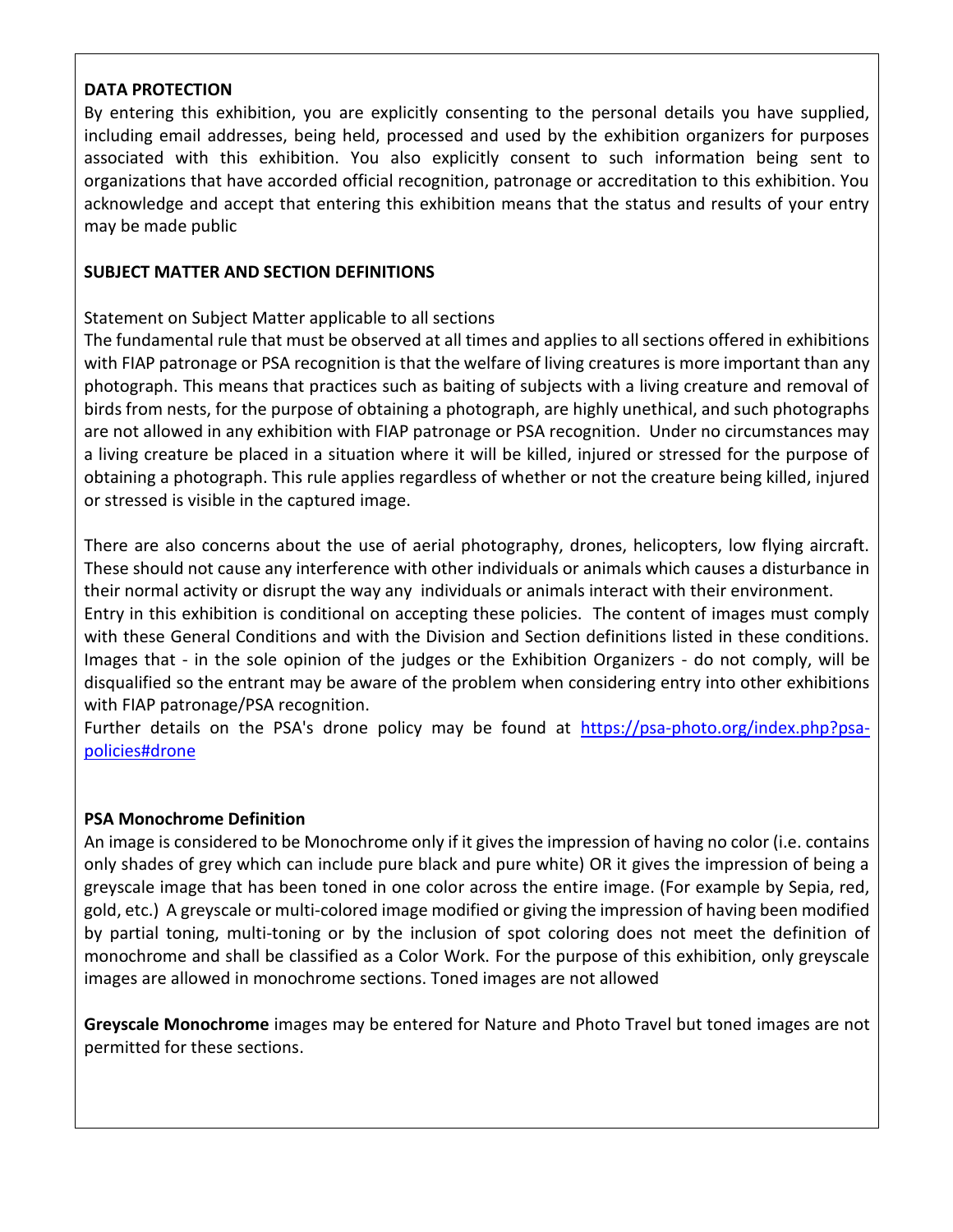#### *PSA/FIAP Nature Definition*

*Nature photography records all branches of natural history except anthropology and archaeology. This includes all aspects of the physical world, both animate and inanimate, that have not been made or modified by humans.* 

*Nature images must convey the truth of the scene that was photographed. A well-informed person should be able to identify the subject of the image and be satisfied that it has been presented honestly and that no unethical practices have been used to control the subject or capture the image. Images that directly or indirectly show any human activity that threatens the life or welfare of a living organism are not allowed.* 

*The most important part of a Nature image is the nature story it tells. High technical standards are expected and the image must look natural. Adding a vignette or blurring the background during processing is not allowed.*

*Objects created by humans, and evidence of human activity, are allowed in Nature images only when they are a necessary part of the Nature story.* 

*Photographs of human-created hybrid plants, cultivated plants, feral animals, domesticated animals, human-created hybrid animals and mounted or preserved zoological specimens are not allowed.* 

*Images taken with subjects under controlled conditions, such as zoos, are allowed.* 

*Controlling live subjects by chilling, anaesthetic or any other method of restricting natural movement for the purpose of a photograph is not allowed.*

*No modification that changes the truth of a Nature image is allowed. Images may be cropped but no other technique that removes, adds or moves any part of the image is allowed.*

*Techniques that remove elements added by the camera, such as dust spots, digital noise and lens flare are allowed.*

*Complete conversion of colour images to greyscale monochrome is allowed. Partial conversion, toning and infrared captures or conversions are not allowed.*

*Images of the same subject that are combined in-camera or with software by focus stacking or exposure blending are allowed. Multiple images with overlapping fields of view that are taken consecutively and combined in-camera or with software (image stitching) are allowed.*

*Attention is drawn to the PSA Statement on Subject Matter which applies to all sections*

#### *BORDER*

*For the purpose of this exhibition any border added to a Nature digital file must be a single border of white or grey, no greater than 3 -5 pixels in width.* 

## **Breaches of Rules**

**FIAP:**

The mention that by the sole act of submitting his/her images or files to a salon under FIAP Patronage, the entrant accepts without exception and with no objection the following terms: - that the submitted images can be investigated by FIAP to establish if these obey to FIAP regulations and definitions even if the entrant is not a member of FIAP, - that FIAP will use any means at its disposal for this undertaking, that any refusal to cooperate with FIAP or any refusal to submit the original files as captured by the camera, or failure to provide sufficient evidence, will be sanctioned by FIAP, - that in case of sanctions following the non compliance with FIAP regulations, the name of the entrant will be released in any form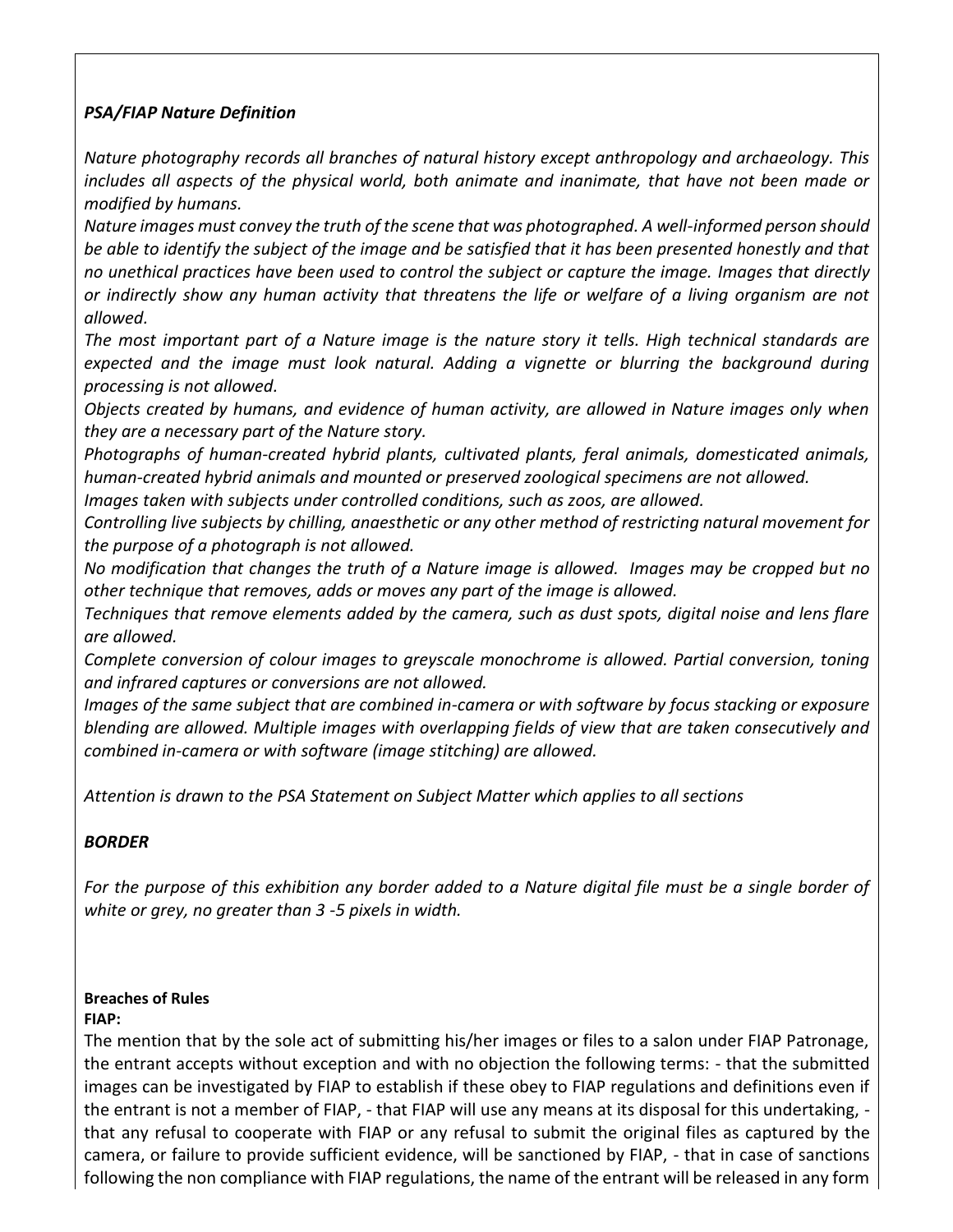useful to inform the breaches of the rules. It is recommended to leave the EXIF data in the submitted files intact in order to ease eventual investigations. If, at any time, it is determined in the reasonable discretion of the exhibition organizer or the judges before, during, or after the judging of an exhibition that an entrant has submitted entries where one or more images may fail to comply with these Conditions of Entry, including the stated definitions, the exhibition organizers reserve the right to delete the entry from the exhibition and void any or all acceptances or awards in connection with the exhibition. Fees may be forfeited or refunded in these circumstances. The entrant acknowledges that the decision of the exhibition organizers or the judges is final

#### **PSA**

If, at any time, it is determined in the reasonable discretion of the exhibition organizer or the judges before, during, or after the judging of an exhibition that an entrant has submitted entries where one or more images may fail to comply with these Conditions of Entry, including the stated definitions, the exhibition organizers reserve the right to delete the entry from the exhibition and void any or all acceptances or awards in connection with the exhibition. Fees may be forfeited or refunded in these circumstances. The entrant acknowledges that the decision of the exhibition organizers or the judges is final

In order to ensure that images comply with the Conditions of Entry and definitions, the exhibition organizers may carry out reasonable measures to verify that:

a) the images are the original work of the entrant and

b) the images comply with the rules and definitions as set out in these Conditions of Entry

These steps include, but are not limited to, questioning any entrant, requiring the submission of RAW files or other digital files representing the original capture of the submitted image(s), confronting the entrant with evidence that one or more submitted images fails to comply with the Conditions of Entry (also known as Entry Rules), and offering the entrant a reasonable opportunity to provide counter evidence to refute the exhibition organizer's evidence by a set deadline. Such entries that are not cleared or are still questionable after the entrant has presented evidence may be considered in breach of these Conditions of Entry, and declined. Such entries may be referred to PSA for further investigation of possible ethics violations

PSA retains the right to investigate in any way all complaints/suspicions of breaches of entry conditions, impose sanctions if deemed necessary, void the acceptances of any image found to violate the PSA rules, include the entrant's name on the list of sanctions provided to Exhibitions, and share such investigations with FIAP. Entrants automatically agree to these terms by the act of entering the Exhibition and agree to cooperate with any investigation.

If another party is submitting images on the entrant's behalf, the entrant will still be held responsible for adhering to these Conditions of Entry (Entry Rules) **and will be subject to sanction for any violations** to these Conditions of Entry and PSA's Statement of Ethics that may result. If another party is processing images for an entrant or submitting images on the entrant's behalf, the entrant will still be held responsible for adhering to all Conditions of Entry including the specific conditions in the relevant definitions

**FIAP NOTICE** In order to have legal authority on those who do not respect the rules of FIAP, the organiser must make sure that all participants of an online event under FIAP Patronage tick a box next to which the following text is stated:

"I hereby expressly agree to FIAP document 018/2017 « Conditions and regulations for FIAP Patronage » and FIAP document 017/2017 « Sanctions for breaching FIAP regulations and the red list ». I am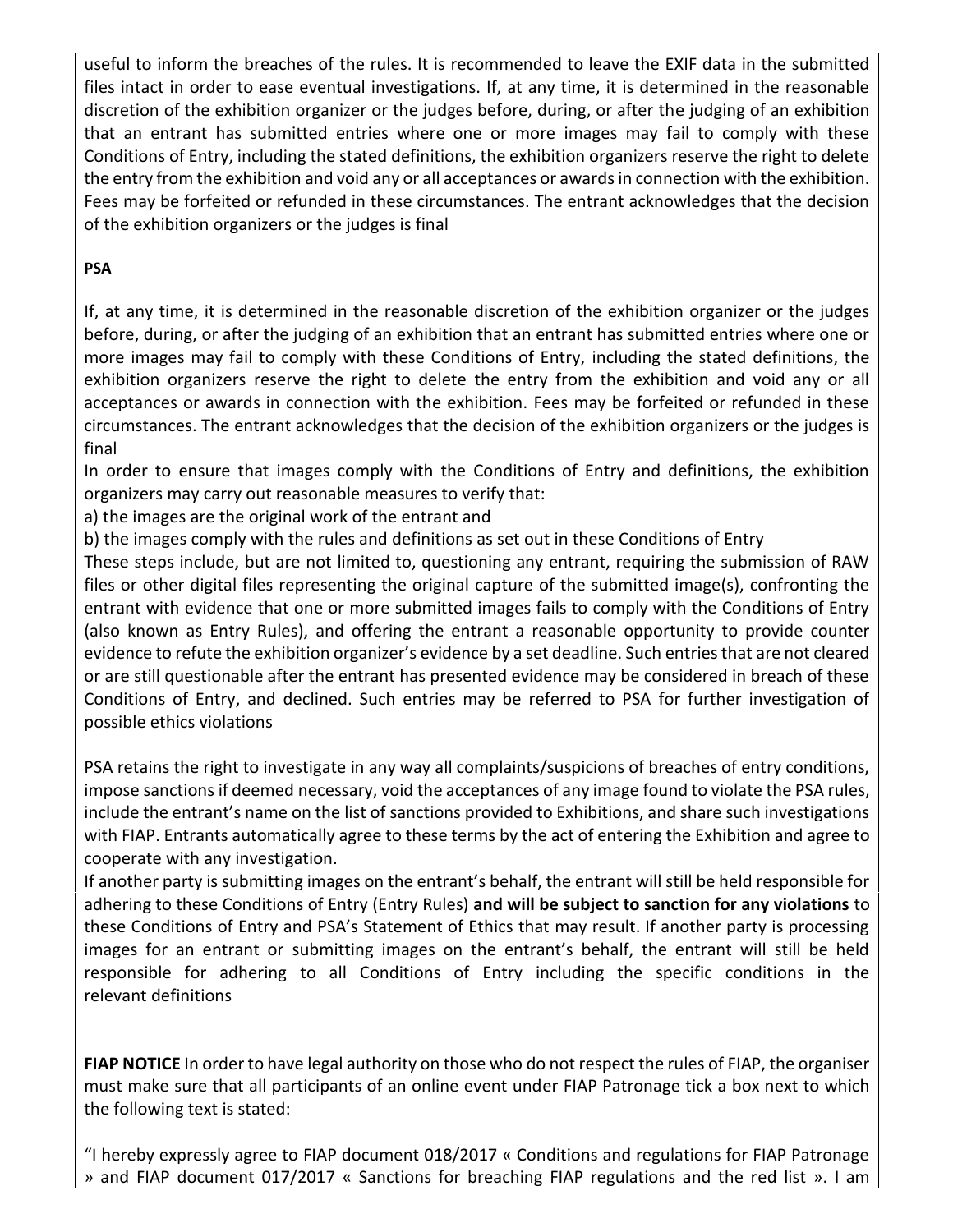particularly aware of chapter II « Regulations for International photographic events under FIAP patronage » of FIAP document 018/2017, dealing under Section II.2 and II.3 with the FIAP participation rules, the sanctions for breaching FIAP regulations and the red list.

FIAP documents 018/2017 and 017/2017 must be linked to this paragraph so that participants can consult it

**PSA NOTICE**: When an entrant fills in the Entry Form to submit an entry the entrant will see a feature to affirm he or she has read these Conditions of Entry when he or she fills out the entry form. If the entrant does not so affirm the entry will not be submitted